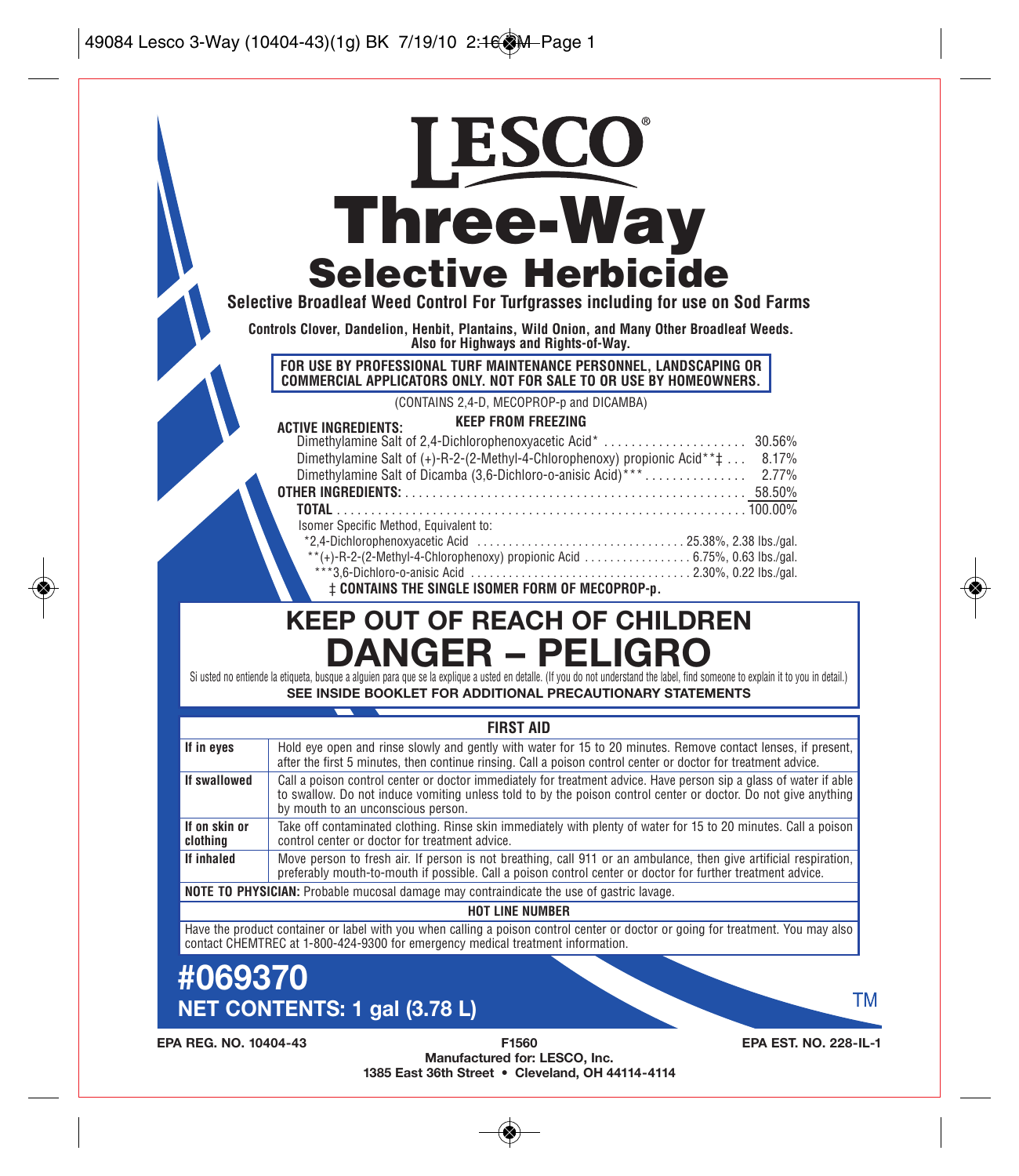## **PRECAUTIONARY STATEMENTS HAZARDS TO HUMANS AND DOMESTIC ANIMALS DANGER – PELIGRO**

Corrosive; causes irreversible eye damage. Do not get in eyes, or on skin or clothing. Harmful if swallowed or inhaled.

### **PERSONAL PROTECTIVE EQUIPMENT (PPE)**

Some materials that are chemical resistant to this product are Barrier Laminate, Viton ≥ 14 mils. If you want more options, follow the instructions for category A on an EPA chemical-resistance category selection chart.

#### **All mixers, loaders, applicators and other handlers must wear:**

- Long-sleeved shirt and long pants,
- Shoes plus socks,
- Goggles or face shield,
- Chemical-resistant gloves (except for applicators using groundboom equipment), and
- Chemical-resistant apron when mixing or loading, cleaning up spills or equipment, or otherwise exposed to the concentrate.

See engineering controls for additional requirements and exceptions.

#### **User Safety Requirements**

Follow manufacturer's instructions for cleaning/maintaining PPE. If no such instructions for washables exist, use detergent and hot water. Keep and wash PPE separately from other laundry.

#### **Engineering Controls Statements:**

When handlers use closed systems or enclosed cabs in a manner that meets the requirements listed in the Worker Protection Standard (WPS) for agricultural pesticides [40 CFR 170.240(d)(4-6)], the handler PPE requirements may be reduced or modified as specified in the WPS.

#### **User Safety Recommendations**

Users should wash hands before eating, drinking, chewing gum, using tobacco, or using the toilet. Users should remove clothing/PPE immediately if pesticide gets inside. Then wash thoroughly and put on clean clothing. If pesticide gets on skin, wash immediately with soap and water. Users should remove PPE immediately after handling this product. Wash the outside of gloves before removing. As soon as possible, wash thoroughly and change into clean clothing.

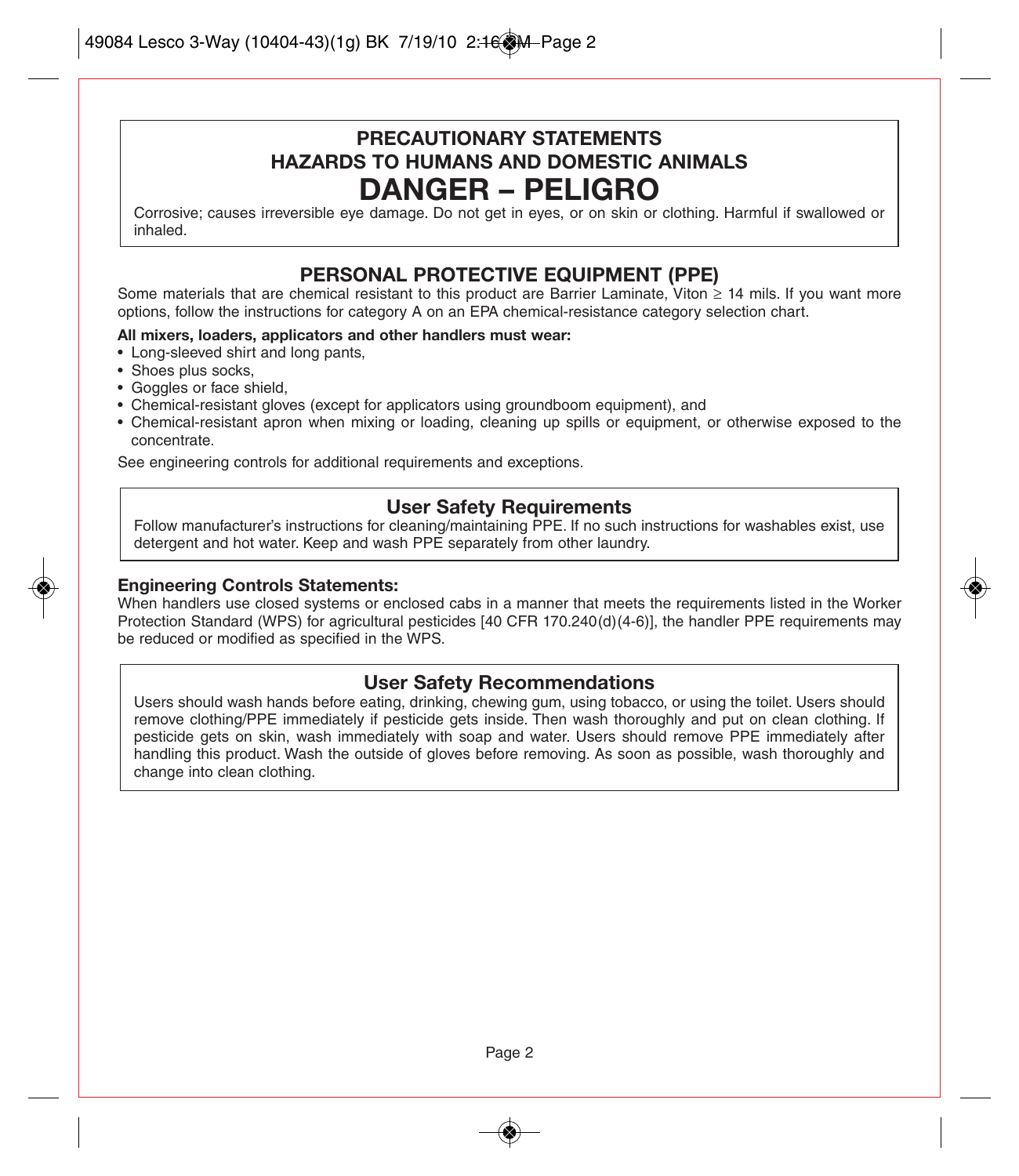#### **ENVIRONMENTAL HAZARDS**

This pesticide is toxic to fish and aquatic invertebrates, and may adversely affect non-target plants. Do not apply directly to water, to areas where surface water is present or to intertidal areas below the mean high water mark. Drift or runoff may be hazardous to aquatic organisms in water adjacent to treated areas. Do not apply when weather conditions favor drift from target area. Clean and rinse spray equipment using soap or detergent and water, and rinse thoroughly before reuse for other spraying. When cleaning equipment, do not pour the washwater on the ground; spray or drain over a large area away from wells and other water sources. Do not contaminate water when disposing of equipment washwaters or rinsate. Do not contaminate domestic or irrigation waters.

This chemical has properties and characteristics associated with chemicals detected in groundwater. The use of this chemical in areas where soils are permeable, particularly where the water table is shallow, may result in groundwater contamination. Application around a cistern or well may result in contamination of drinking water or groundwater.

Most cases of groundwater contamination involving phenoxy herbicides, such as 2,4-D and MCPP-p, have been associated with mixing/loading and disposal sites. Caution should be exercised when handling these herbicides at such sites to prevent contamination of groundwater supplies. Use of closed systems for mixing or transferring this pesticide will reduce the probability of spills. Placement of the mixing/loading equipment on an impervious pad to contain spills will help prevent groundwater contamination.

#### **DIRECTIONS FOR USE**

It is a violation of Federal law to use this product in a manner inconsistent with its labeling.

READ ENTIRE LABEL BEFORE USING THIS PRODUCT.

USE STRICTLY IN ACCORDANCE WITH LABEL PRECAUTIONARY STATEMENTS AND DIRECTIONS.

**NOTE:** Do not apply this product by air. Apply with ground equipment only. Do not apply this product through any type of irrigation system.

Do not apply this product in a way that will contact workers or other persons, either directly or through drift. Only protected handlers may be in the area during application. For any requirements specific to your State or Tribe, consult the agency responsible for pesticide regulation.

#### **AGRICULTURAL USE REQUIREMENTS**

Use this product only in accordance with its labeling and with the Worker Protection Standard, 40 CFR Part 170. This standard contains requirements for the protection of agricultural workers on farms, forests, nurseries, and greenhouses, and handlers of agricultural pesticides. It contains requirements for training, decontamination, notification, and emergency assistance. It also contains specific instructions and exceptions pertaining to the statements on this label about Personal Protective Equipment (PPE) and restricted-entry interval. The requirements in this box apply only to uses of this product that are covered by the Worker Protection Standard.

DO NOT enter or allow worker entry into treated areas during the restricted-entry interval (REI) of 48 hours.

PPE required for early entry to treated areas that is permitted under the Worker Protection Standard and that involves contact with anything that has been treated, such as plants, soil, or water, is:

- Coveralls worn over short-sleeved shirt and short pants
- Chemical-resistant footwear plus socks
- Chemical-resistant gloves made of any waterproof material
- Chemical-resistant headgear for overhead exposure
- Protective eyewear

Notify workers of the application by warning them orally and by posting warning signs at entrances to treated areas.

Page 3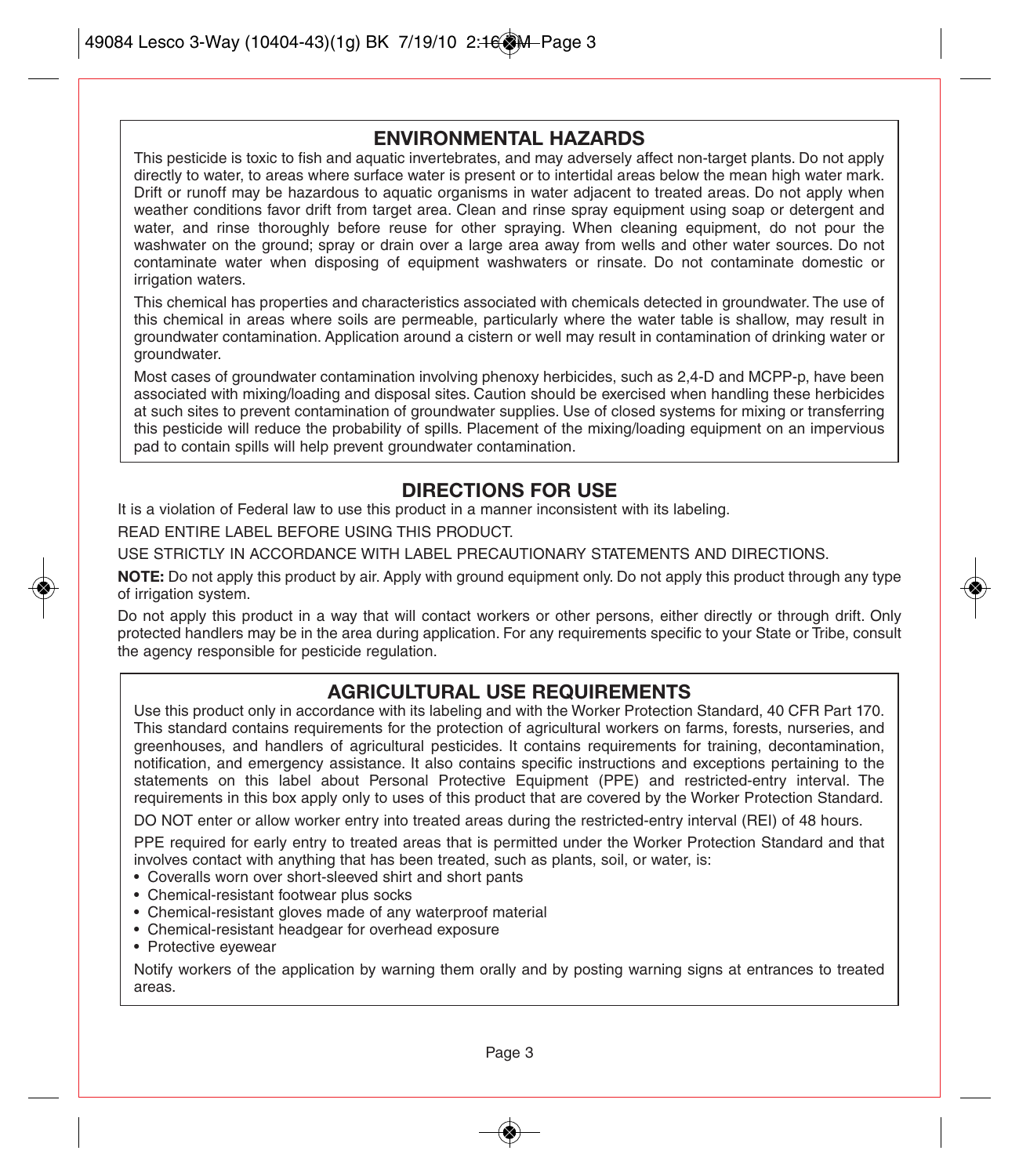#### **NON-AGRICULTURAL USE REQUIREMENTS**

The requirements in this box apply to uses of this product that are NOT within the scope of the Worker Protection Standard for agricultural pesticides (40 CFR Part 170). The WPS applies when this product is used to produce agricultural plants on farms, forests, nurseries, or greenhouses. Do not allow people (other than applicator) or pets on treatment area during application. Do not enter or allow people (or pets) to enter the treated area until sprays have dried.

**THREE-WAY SELECTIVE HERBICIDE** is for use on Ornamental Turf Lawns (Residential, Industrial and Institutional), Parks, Cemeteries, Athletic Fields and Golf Courses (Fairways, Aprons, Tees and Roughs). Also for use on Sod Farms. For turf use, the maximum number of applications per treatment site is 2 per year. Do not make more than 2 applications per year, including broadcast applications in combination with spot treatments. Product should not be used in or near greenhouses.

#### **USE PRECAUTIONS**

Do not apply directly to or near water, storm drains, gutters, sewers, or drainage ditches. Do not apply within 25 feet of rivers, fish ponds, lakes, streams, reservoirs, marshes, estuaries, bays, and oceans. Do not apply when windy. To prevent product runoff, do not over-water the treated area(s) to the point of runoff or apply when raining or when rain is expected that day. Rinse applicator over lawn only.

Avoid mist to vegetables, flowers, ornamentals, shrubs, trees, and other desirable plants. Do not pour spray solutions near these plants. Do not spray on carpetgrass, dichondra nor on lawns or turf where desirable clovers are present. Avoid fine mists. Except as noted, use only lawn-type sprayers. Coarse sprays are less likely to "wind-drift". Use coarse spray droplets. Do not spray roots of ornamentals and trees. Do not exceed specified dosages for any area; be particularly careful within the dripline of trees and other species. Do not apply to newly seeded grasses until well established. Avoid broadcast applications when air temperature exceeds 90 degrees. When using small, spot treatment applications in temperatures over 90 degrees, turf injury may occur.

When treating Carpetgrass, avoid broadcast applications when air temperature exceeds 80 degrees. When air temperatures exceed 80 degrees, limit application to spot treatment only.

Apply only to dormant St. Augustine (Common, Raleigh and Seville varieties grown in Texas, Louisiana, Mississippi only) and dormant Centipede grasses (Texas, Louisiana, Mississippi only).

Avoid applying during excessively dry or hot periods unless irrigation is used. For optimum results: (1) turf should not be mowed for 1 to 2 days before and after application; (2) do not apply if rain is expected within 4 hours after the application; delay irrigation cycle for 24 hours. Reseed no sooner than three to four weeks after application of this product. Failure to observe all precautions may result in injury to turf and/or susceptible plants.

**THREE-WAY SELECTIVE HERBICIDE** can be mixed with some liquid fertilizers or liquid iron materials. Because liquid fertilizer and liquid iron differ in pH, free ammonia content, density, salt concentration and percentage of water, a compatibility test is recommended prior to mixing in application equipment. All regulations, either State or Federal, relating to the application of liquid fertilizers or liquid iron and this product must be strictly followed.

# **Weeds Controlled**

Bedstraw **Reserves** Henbit Purslane Black Medic **Christian Communist Christian Communist Christian Christian Christian Christian Christian Christian**<br>Buckthorn Christian Christian Christian Christian Christian Christian Christian Christian Christian Christia Lambsquarter Chicory **Mallow** Mallow Speedwell Chickweed Morningglory Spurge Clover Peppergrass Wild carrot Dock Plaintain Wild lettuce Ground Ivy Poison Ivy Wild onion Poison Oak

Burdock Lespedeza Shepherd's Purse Wild garlic and other broadleaf weeds.

Page 4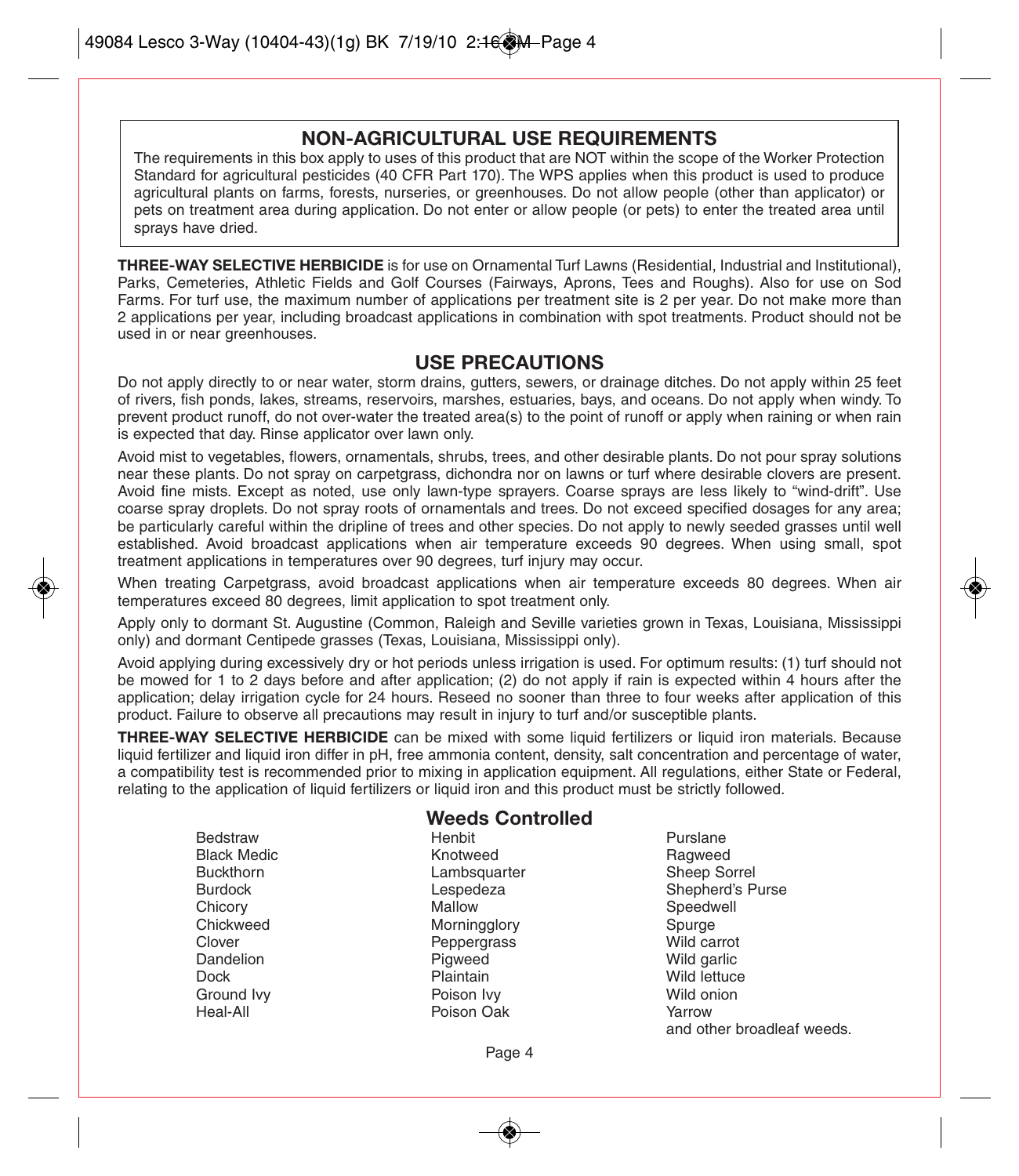| <b>Site</b>                                                                                                                    | Use Rate<br>(Fluid<br>Ounces) | Spray<br>Volume<br>(Gallons) | Use<br>Rate<br>(Pints) | Spray<br>Volume<br>(Gallons) | <b>Use Directions</b>                                                                                                                                                                                                                                 |  |
|--------------------------------------------------------------------------------------------------------------------------------|-------------------------------|------------------------------|------------------------|------------------------------|-------------------------------------------------------------------------------------------------------------------------------------------------------------------------------------------------------------------------------------------------------|--|
|                                                                                                                                |                               | Per 1,000 Sq. Ft.            | Per Acre               |                              | <b>Normal Applications</b>                                                                                                                                                                                                                            |  |
| Bahiagrass,<br>Bluegrass,<br>Common<br>Bermudagrass,                                                                           | 1.1 to $1.5$                  | $0.5$ to $5$                 | $3$ to $4$             | 5 to 220                     | For Professional Lawn Maintenance -<br>Higher water volumes may be used when<br>tank-mixed with a turf fertilizer. Follow fertilizer<br>labels for proper amounts to add.                                                                             |  |
| Fescue,<br>Ryegrass,<br>Zoysiagrass                                                                                            |                               |                              |                        |                              | Use reduced rates if grass is stressed from<br>heat or drought. Exercise care when applying<br>during growth stages from dormancy to green-<br>up and from green-up to dormancy. Some<br>temporary discoloration may occur on warm<br>season grasses. |  |
|                                                                                                                                |                               |                              |                        |                              | If Bermudagrass is dormant, up to 4 pints per<br>acre may be used. However, some hybrid<br>Bermudagrasses may be sensitive to this<br>product. Contact your local extension service<br>weed control specialist.                                       |  |
| Dormant<br>St. Augustine<br>(Common,<br>Raleigh and<br>Seville varieties<br>grown in Texas,<br>Louisiana,<br>Mississippi only) | $0.75$ to<br>0.90<br>Maximum  | $1$ to $5$                   | 2 to 2.5<br>Maximum    | 40 to 200                    | Use reduced rates if grass is stressed from<br>heat or drought. Exercise care when applying<br>during growth stages from dormancy to green-<br>up and from green-up to dormancy. Some<br>temporary discoloration may occur on warm<br>season grasses. |  |
| Dormant<br>Centipede<br>grasses (Texas,<br>Louisiana.<br>Mississippi only)                                                     |                               |                              |                        |                              |                                                                                                                                                                                                                                                       |  |
| <b>Bentgrass</b><br>(Putting and<br><b>Bowling Greens)</b>                                                                     | 0.67<br>Maximum               | 3.3                          | 1.8<br>Maximum         | 145                          | Apply on closely mowed Bentgrass, preferably<br>in May or mid-August through September.<br>Slight turf yellowing will disappear after about<br>one week.                                                                                              |  |
|                                                                                                                                |                               |                              |                        |                              | On closely mowed golf course fairways and tees<br>or bowling greens - apply when weeds are<br>actively growing and temperatures are low.<br>Exercise care to avoid over application to prevent<br>injury. Temporary discoloration may occur.          |  |

#### **ORNAMENTAL LAWNS & TURF**

**NOTE:** Care should be taken to avoid overdosing Bentgrass or injury may result. Large volumes of spray water (i.e., one fluid ounce in 5 gallons of water per 1,500 square feet) will aid in obtaining uniform coverage. If hand-type sprayers are used, it is preferable to use a single nozzle sprayer rather than a multiple nozzle boom as sideways application with a boom where the spray from more than one nozzle is allowed to fall on the same area will result in heavy local over-application and subsequent turf discoloration or injury.

Ornamental Turf Post-emergent application:

- Make no more than 2 applications per year.
- Maximum application rate: 1.5 lbs. (4 pints) of 2,4-D ae/acre (1.5 fl. oz./1,000 sq. ft.) per application
- Maximum seasonal rate: 3.0 lbs. (8 pints) of 2,4-D ae/acre, excluding spot treatments

Page 5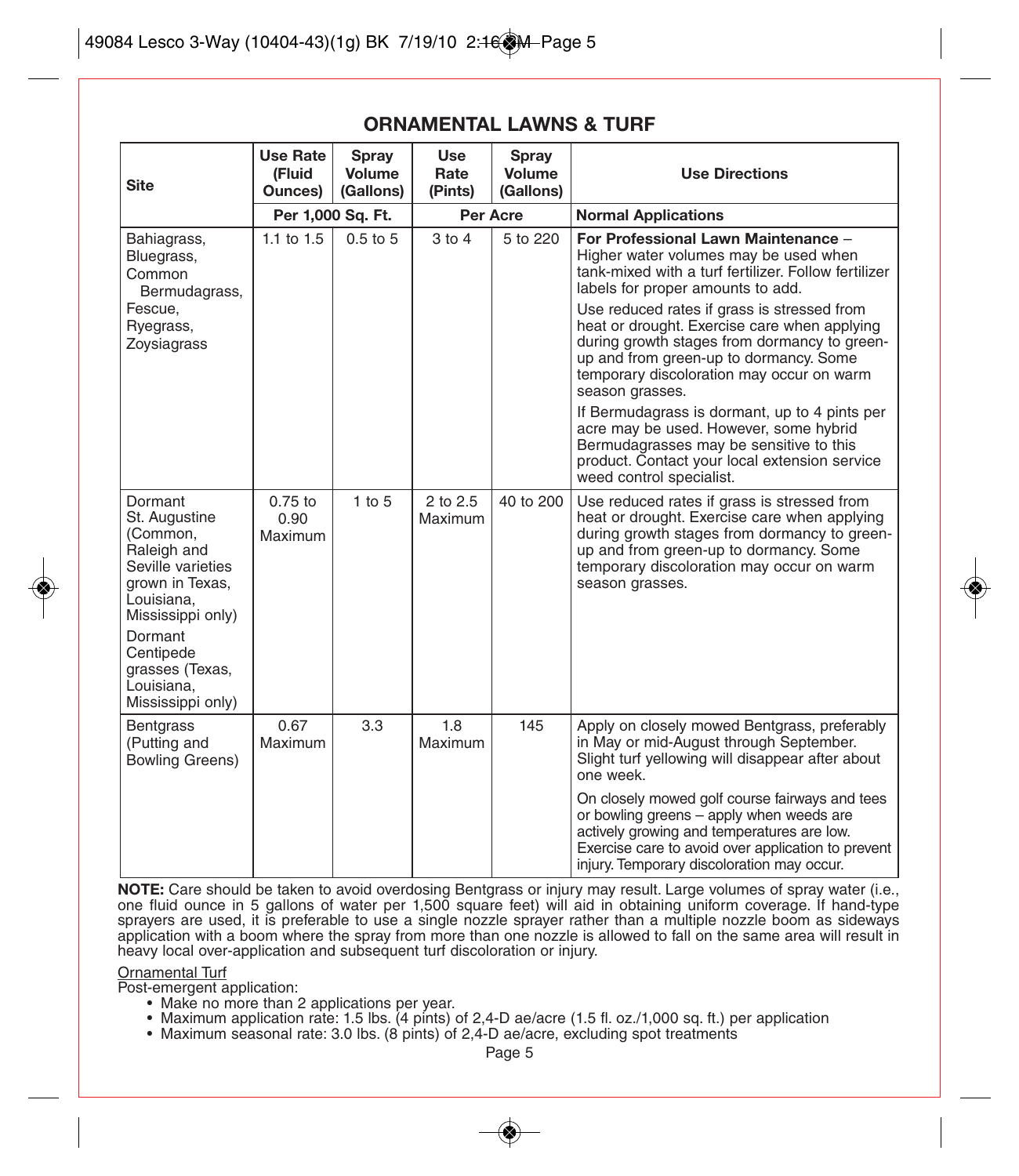#### Turf Grown for Seed/Sod:

- Make no more than 2 applications per year.
- Maximum 2.0 lbs. (5.33 pints) 2,4-D ae/acre per application
- Minimum interval of 21 days between applications

#### **NON-TURF AREAS**

Roadsides (including aprons and guardrails) and rights-of-way: For control of broadleaf weeds, mix at a rate of 1.5 to 3.5 quarts of **Three-Way Selective Herbicide** per acre in enough water to wet all parts of the foliage. This may require 50 to 300 gallons of water per acre. This mixture will cover about one acre (43,560 sq. ft.). Thoroughly saturate all weeds with spray mixture. Apply any time between the time when plants come into full leaf (Spring) to when the plants begin to go dormant. Best results are obtained when weeds are young and actively growing. Do not cut weeds until herbicide has translocated throughout the plant causing root death. For small broadleaf weeds, use the lower rate. Heavy, dense stands require the higher rate with the high water volume. For small (spot) applications with small tank sprayers, apply at the rate of 4 fl. oz. of **Three-Way Selective Herbicide** per gallon of water and spray to thoroughly wet all foliage.

Annual/Perennial Control:

- Make no more than 2 applications per year.
- Maximum 2.0 lbs. of 2,4-D ae/acre per application
- Minimum interval of 30 days between applications

For control of woody plants, apply to both stems and foliage any time from the time foliage is completely matured until the time plants start to go dormant. All leaves, stems and suckers must be completely wet to the ground line for effective control. Regrowth may be anticipated on the more resistant species.

Woody Brush: Add 1.15 gallons of Three-Way Selective Herbicide per acre to wet all parts of the brush foliage, stem and bark. This may require up to 200 to 600 gallons of water per 43,560 sq. ft. depending upon the height and thickness of the brush. Mix thoroughly before spraying.

Woody Plant Control:

- Make no more than 1 application per year.
- Maximum 2.7 lbs. of 2,4-D ae/acre

#### **LOW VOLUME SPRAY APPLICATION EQUIPMENT**

|                                                           |                                                  | <b>USE RATE</b>                             |                             |                                                                                                                                                                                                                                                              |  |
|-----------------------------------------------------------|--------------------------------------------------|---------------------------------------------|-----------------------------|--------------------------------------------------------------------------------------------------------------------------------------------------------------------------------------------------------------------------------------------------------------|--|
| <b>EQUIPMENT</b>                                          | <b>APPLICATION</b>                               | <b>Fluid Ounces</b><br>per<br>1,000 Sq. Ft. | <b>Pints</b><br>per<br>Acre | <b>USE DIRECTIONS</b>                                                                                                                                                                                                                                        |  |
| Controlled<br><b>Droplet</b><br>Applications<br>$(CDA)$ , | Cool season<br>grasses                           | 1.1 to $1.5$                                | $3$ to $4$                  | Use in sufficient water to assure coverage<br>(1 to 4 gallons of water per acre is normal<br>for this type of equipment). Do not overlap<br>spray patterns.                                                                                                  |  |
| Atomizers and<br>Spinning Disk<br>Applicators             | Listed warm<br>season grasses                    | $0.75$ to $0.9$                             | 2 to 2.5                    | Use in sufficient water to assure coverage<br>(1 to 4 gallons of water per acre is normal<br>for this type of equipment) and follow CDA<br>spray instructions for cool season grasses.<br>Use reduced rates if grass is stressed from<br>heat, drought, etc. |  |
| Lower Volume<br>Equipment                                 | Cool season<br>and listed warm<br>season grasses | 1.1 to $1.5$                                | $3$ to $4$                  | Use as little as 5 gallons of water per acre.<br>Use only application equipment that is<br>capable of spreading a uniform droplet,<br>wetting each weed surface.                                                                                             |  |

**Three-Way Selective Herbicide** will either kill, control or suppress the weeds listed in the label booklet for this product. Some of these species may require repeat spot applications even under ideal conditions for application. Use of this product in certain portions of California, Oregon, and Washington is subject to the January 22, 2004 Order of injunctive relief in Washington Toxics Coalition, et al. v. EPA, C01-0132C, (W.D. WA). For further information, please refer to http://www.epa.gov/espp/wtc/.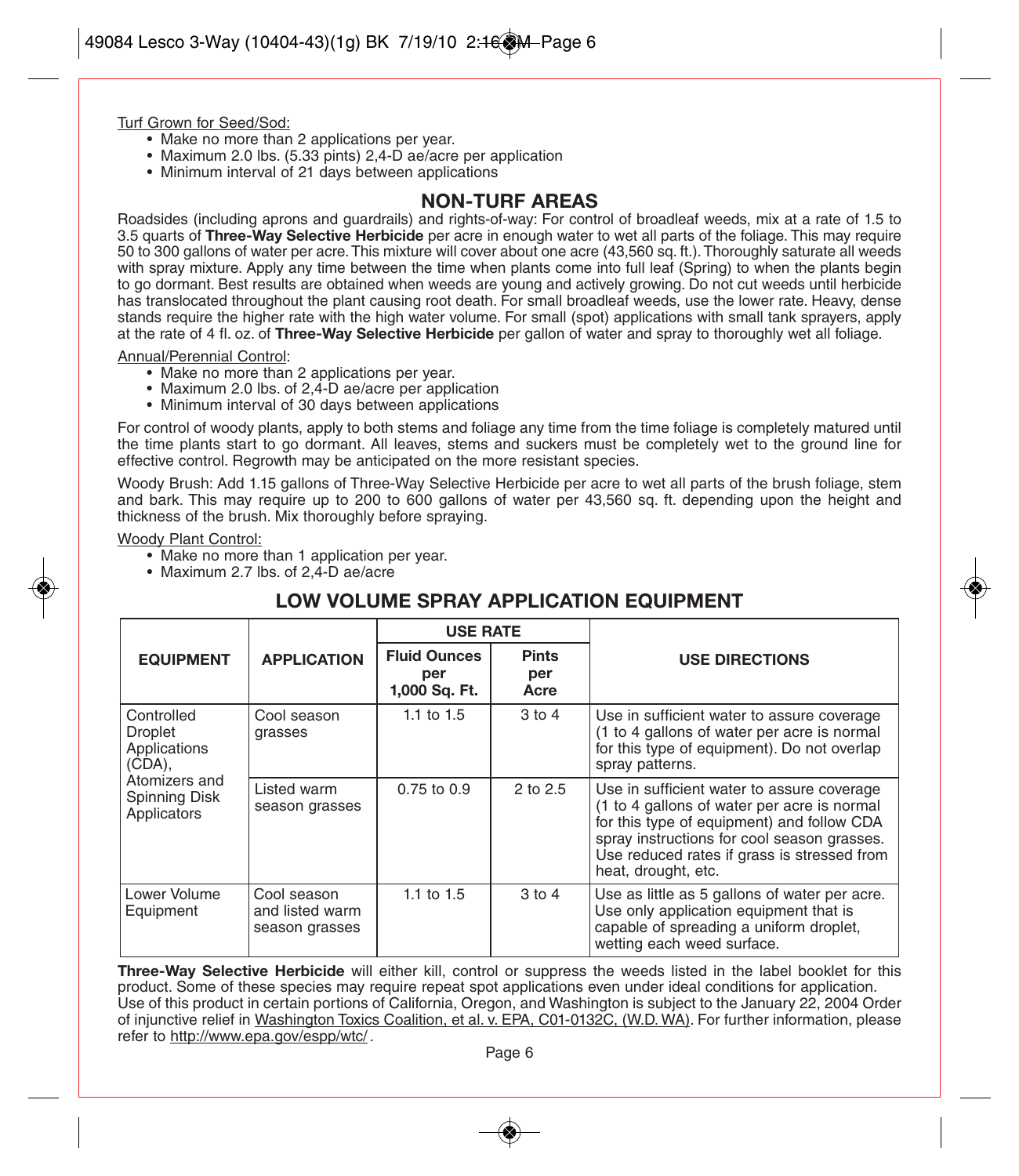#### **SPRAY DRIFT MANAGEMENT**

Do not apply this product in a way that will contact workers or other persons, either directly or through drift.

A variety of factors, including weather conditions (e.g., wind direction, wind speed, temperature, relative humidity) and method of ground application can influence pesticide drift. The applicator must evaluate all factors and make appropriate adjustments when applying this product.

**Droplet Size:** Use medium or coarser spray nozzles according to (ASAE standard 572) definition of standard nozzles or a volume mean diameter of 300 microns or greater for spinning atomizer nozzles.

**Wind Speed:** Do not apply at wind speeds greater than 10 mph. Only apply this product if the wind direction favors on-target deposition and there are not sensitive areas (including, but not limited to, residential areas, bodies of water, known habitat for non-target species, non-target crops) within 250 feet downwind.

**Temperature Inversions:** If applying at wind speeds less than 3 mph, the applicator must determine if: a) conditions of temperature inversion exist, or b) stable atmospheric conditions exist at or below nozzle height. Do not make applications into areas of temperature inversions or stable atmospheric conditions.

**Susceptible Plants:** Do not apply under circumstances where spray drift may occur to food, forage, or other plantings that might be damaged or crops thereof rendered unfit for sale, use, or consumption. Susceptible crops include, but are not limited to, cotton, okra, flowers, grapes (in growing stage), fruit trees (foliage), soybeans (vegetative stage), ornamentals, sunflowers, tomatoes, beans, and other vegetables, or tobacco. Small amounts of spray drift that might not be visible may injure susceptible broadleaf plants.

**Other State and Local Requirements:** Applicators must follow all state and local pesticide drift requirements regarding application of 2,4-D herbicides. Where states have more stringent regulations, they must be observed.

**Equipment:** All ground application equipment must be properly maintained and calibrated using appropriate carriers or surrogates.

Do not apply with a nozzle height greater than 4 feet above the crop canopy.

# **STORAGE AND DISPOSAL**

Do not contaminate water, food, or feed by storage or disposal.

Your local government may forbid liquids and pesticides in their landfills.

Pesticide Storage: Always use original container to store pesticides in a secured warehouse or storage building. Store at temperatures above 32°F. If allowed to freeze, remix before using. This does not alter the product. Containers should be opened in well-ventilated areas. Keep container tightly sealed when not in use. Do not stack cardboard cases more than two pallets high. Do not store near open containers of fertilizer, seed, or other pesticides.

Pesticide Disposal: Pesticide wastes are toxic. If container is damaged or if pesticide has leaked, contain all spillage. Absorb and clean up all spilled material with granules or sand. Place in a closed, labeled container for proper disposal. Improper disposal of excess pesticide, spray mixture, or rinsate is a violation of Federal law and may contaminate groundwater. If these wastes cannot be disposed of by use according to label instructions, contact your state Pesticide or Environmental Control Agency, or the Hazardous Waste representative at the nearest EPA Regional Office for guidance.

#### Container Disposal:

Nonrefillable container. Do not reuse or refill this container. Offer for recycling, if available.

Triple rinse container (or equivalent) promptly after emptying. Triple rinse as follows: Empty the remaining contents into application equipment or a mix tank and drain for 10 seconds after the flow begins to drip. Fill the container 1/4 full with water and recap. Shake for 10 seconds. Pour rinsate into application equipment or a mix tank or store rinsate for later use or disposal. Drain for 10 seconds after the flow begins to drip. Repeat this procedure two more times.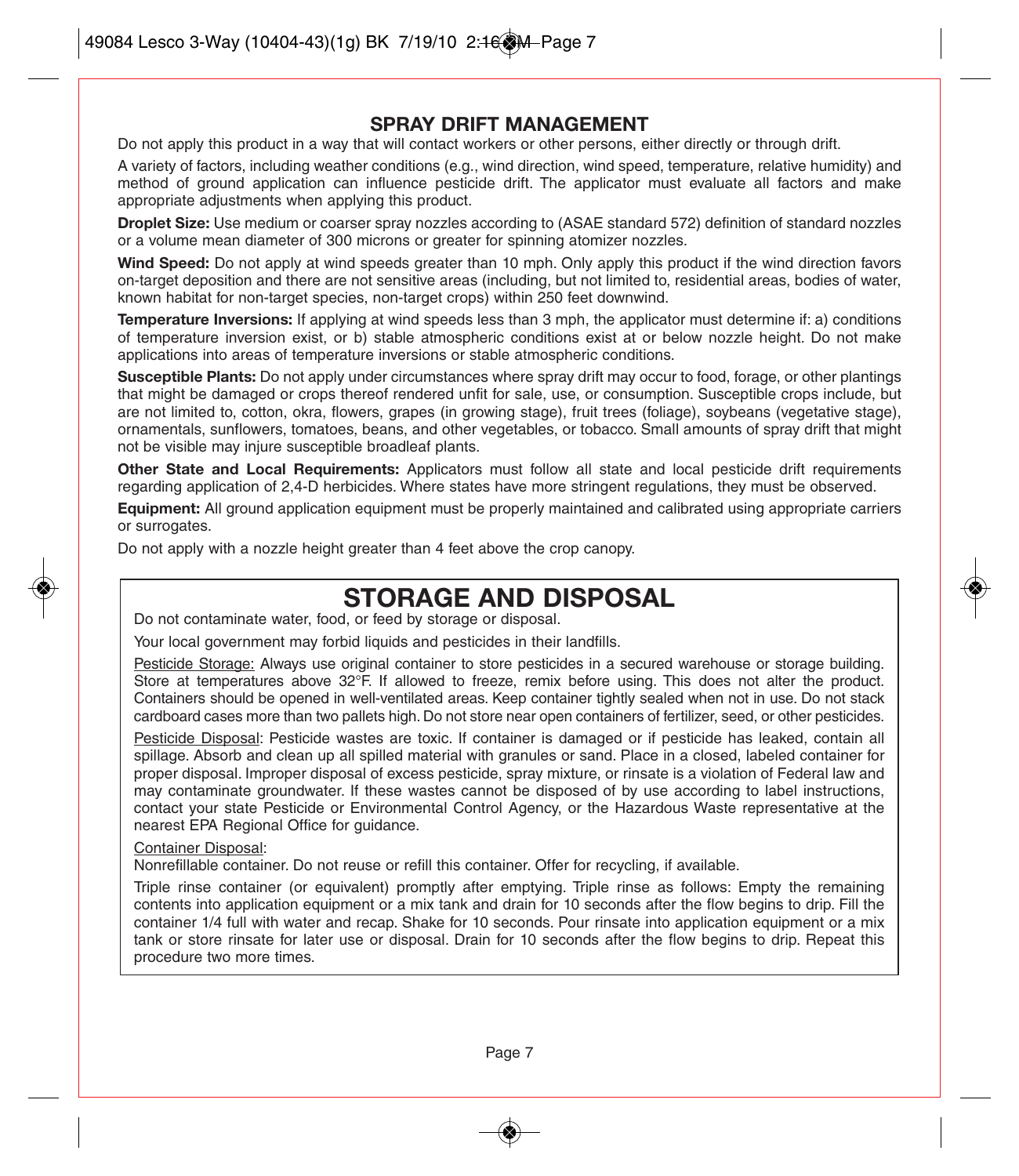# **CONDITIONS OF SALE AND LIMITATION OF WARRANTY AND LIABILITY**

**NOTICE:** Read the entire Directions for Use and Conditions of Sale and Limitation of Warranty and Liability before buying or using this product. If the terms are not acceptable, return the product at once, unopened, and the purchase price will be refunded.

The Directions for Use of this product must be followed carefully and completely. It is impossible to eliminate all risks inherently associated with the use of this product. To the extent consistent with applicable law, Buyer and/or User assume all risks of ineffectiveness or other unintended consequences or damages that may result from conditions outside or beyond the control of LESCO, Inc. including but not limited to, such factors as manner of use or application, weather or weather conditions outside the range considered normal at the application site or for the time period in which the product is applied, the presence of other materials, incompatible products, or other influencing factors which are beyond the control of LESCO, Inc. To the extent consistent with applicable law, all such risks shall be assumed by Buyer and/or User, and Buyer and/or User agrees to hold LESCO, Inc. harmless for any claims relating to such factors.

LESCO, Inc. warrants that this product conforms to the chemical description on the label and is reasonably fit for the purposes stated in the Directions for Use, subject to the inherent risks referred to above, when used in accordance with the Directions for Use under normal use conditions. To the extent consistent with applicable law, this warranty does not extend to the use of this product contrary to label instructions, or under abnormal conditions or under conditions not reasonably foreseeable to or beyond the control of LESCO, Inc. and Buyer and/or User assume the risk of any such use. **TO THE EXTENT CONSISTENT WITH APPLICABLE LAW, LESCO, INC. MAKES NO WARRANTIES OF MERCHANTABILITY OR OF FITNESS FOR A PARTICULAR PURPOSE NOR ANY OTHER EXPRESS OR IMPLIED WARRANTY EXCEPT AS STATED ABOVE.**

**TO THE EXTENT CONSISTENT WITH APPLICABLE LAW, THE EXCLUSIVE REMEDY OF THE BUYER AND/OR USER AND THE EXCLUSIVE LIABILITY OF LESCO, INC. FOR ANY AND ALL CLAIMS, LOSSES, INJURIES OR DAMAGES (INCLUDING CLAIMS BASED ON BREACH OF WARRANTY, CONTRACT, NEGLIGENCE, TORT, STRICT LIABILITY OR OTHERWISE) RESULTING FROM THE USE OR HANDLING OF THIS PRODUCT, SHALL BE THE RETURN OF THE PURCHASE PRICE OF THE PRODUCT OR, AT THE ELECTION OF LESCO, INC., REPLACEMENT OF THE PRODUCT, OR IF NOT ACQUIRED BY PURCHASE, REPLACEMENT OF SUCH QUANTITY. TO THE EXTENT CONSISTENT WITH APPLICABLE LAW, IN NO EVENT SHALL LESCO, INC. BE LIABLE FOR ANY INCIDENTAL, CONSEQUENTIAL OR SPECIAL DAMAGES.**

LESCO, Inc. offers this product, and Buyer and/or User accepts it, subject to the foregoing Conditions of Sale and Limitation of Warranty and Liability, which may not be modified except by written agreement signed by a duly authorized representative of LESCO, Inc.

(RV071009)

LESCO is a registered trademark and the sweeping design is a trademark of LESCO Technologies, LLC.